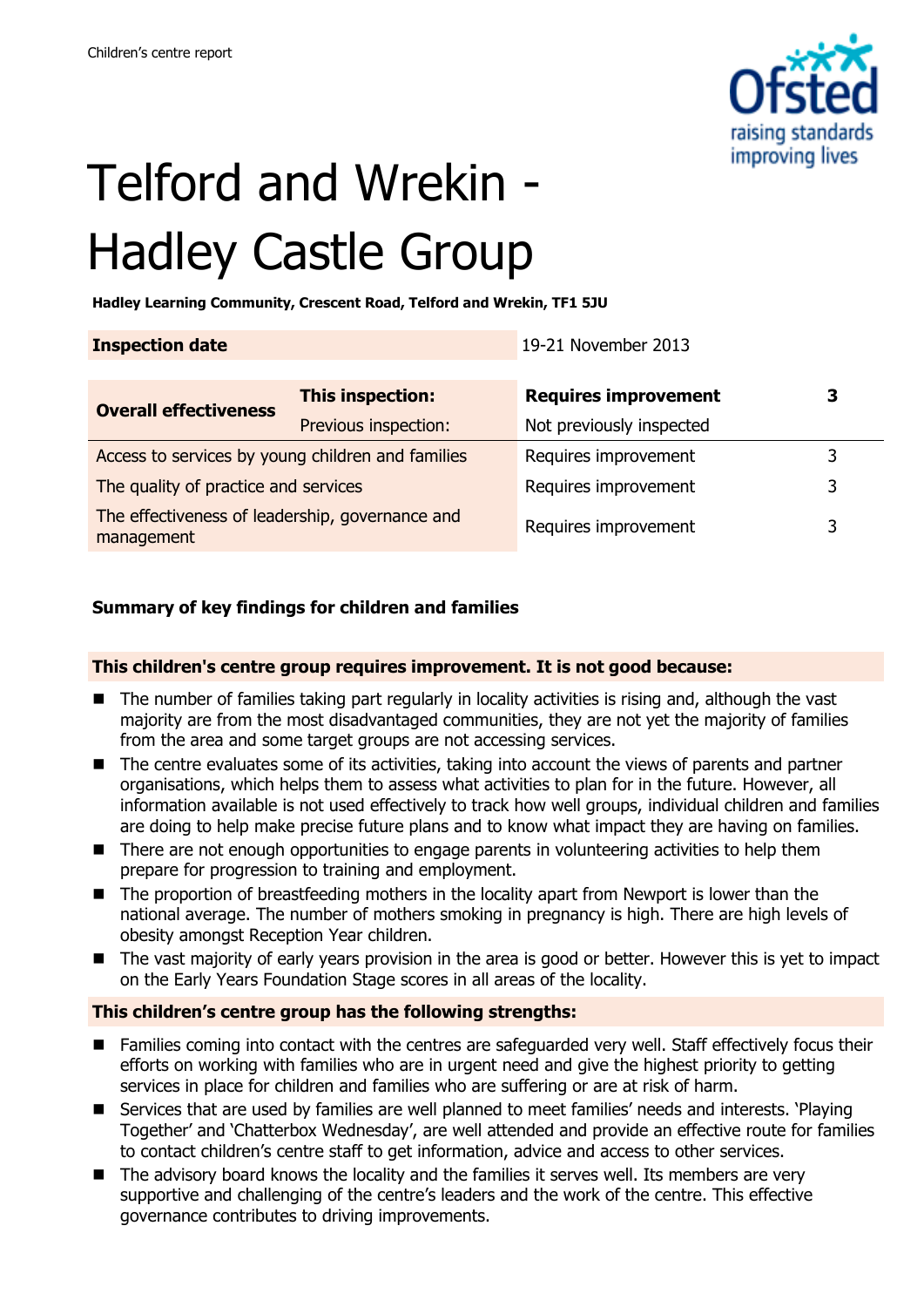#### **Information about this inspection**

The inspection of this children's centre group was carried out under Part 3A of the Childcare Act 2006 as amended by the Apprenticeships, Skills, Children and Learning Act 2009. The centres that form part of this children's centre group are Hadley Castle Children's Centre, Oakengates Children's Centre, Donnington Children's Centre and Newport Children's Centre.

This inspection was carried out by two of Her Majesty's Inspectors and two additional Inspectors.

The inspectors held meetings with the group manager, local authority officers, team leaders, senior managers and staff from the locality, the Chair of the advisory board and Parents Panel. They also met with representatives from partner organisations in health, education, children's social care services and adult education. They looked at the centre's self-evaluation, action planning, a sample of case files, safeguarding procedures and a range of other relevant documentation.

The inspectors visited all four Children's Centres and various sites where activities were taken out in to the community. They saw a number of activities, including the Baby Grow Group, Child Health Clinic, Chatterbox Wednesday, Playing Together and IT for beginners.

They observed the centre's work, and looked at a range of relevant documentation.

#### **Inspection team**

| <b>Susan Crawford</b> | Her Majesty's Inspector, Lead Inspector |
|-----------------------|-----------------------------------------|
| <b>Maxine Mayer</b>   | Her Majesty's Inspector                 |
| Karen Cooper          | <b>Additional Inspector</b>             |
| Ann Taylor            | <b>Additional Inspector</b>             |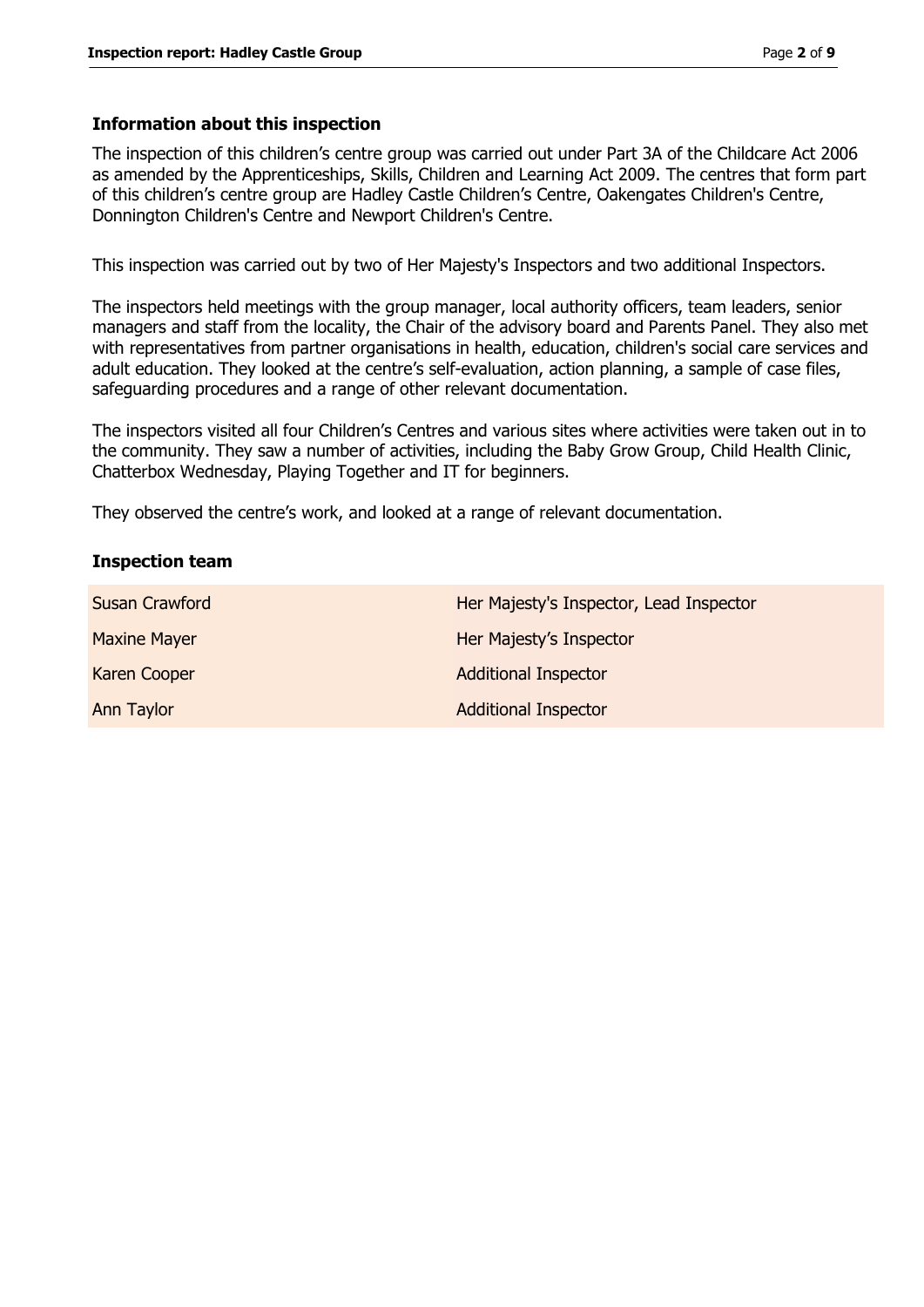#### **Full report**

#### **Information about the centre/group**

The Hadley Castle Locality Children's Centre Group consists of four children's centres located in the north east of the Telford and Wrekin local authority area.

The Group Manager and wider team are based at Hadley Children's Centre. Two Early Intervention Team Leaders have delegated responsibility for the front line services across the children's centre group. An Early Years and Childcare Team Leader has responsibility for the support to childminders and early years settings across the locality. Children's skills on entry to early years provision are below expectations for their age.

The locality contains 5530 children aged 0–5 and 2260 of these children live in neighbourhoods ranked in the 30% most deprived in England. 15% of children in the locality are from Black and Minority Ethnic backgrounds. Many children under five years of age are living in families that are claiming benefits although there are areas of affluence.

All of the core services are managed and led by Telford & Wrekin Council. The four children's centres are led by a single leadership team and a single locality advisory board. There is a stakeholder group for each of the four children's centres made up of key partners from the community including schools, Jobcentre Plus, health, adult learning, childcare providers and children's centre staff. The locality children's centre group has a Parent's Panel that supports leaders with decision making and the design of services.

The four children's centres offer a range of universal, targeted and evidence based support services to meet the children's centre core purpose. These include childcare and education, family support, universal and targeted play, support around domestic abuse, evidence based parenting programmes, support to early years and childcare providers, support for childminders, activities to promote communication where English is an additional language, group based support to raise resilience in vulnerable women, targeted support for new parents who are yet to use the children's centres and targeted group provision to support first time parents.

Hadley Children's Centre is situated in Hadley Learning Community and is co-located with a range of maternity, health, childcare, school, leisure and library facilities.

Oakengates and St George's Children's Centre operates from a range of community venues including Oakengates Children's Centre (nursery school and childcare) and the Salvation Army facility.

Newport Children's Centre has a range of early childhood services available on the Newport Infant School site, Youth Cafe and Cottage Care venue.

Donnington Children's Centre has a range of early childhood services available on the Donnington Wood Infant School site and health centre.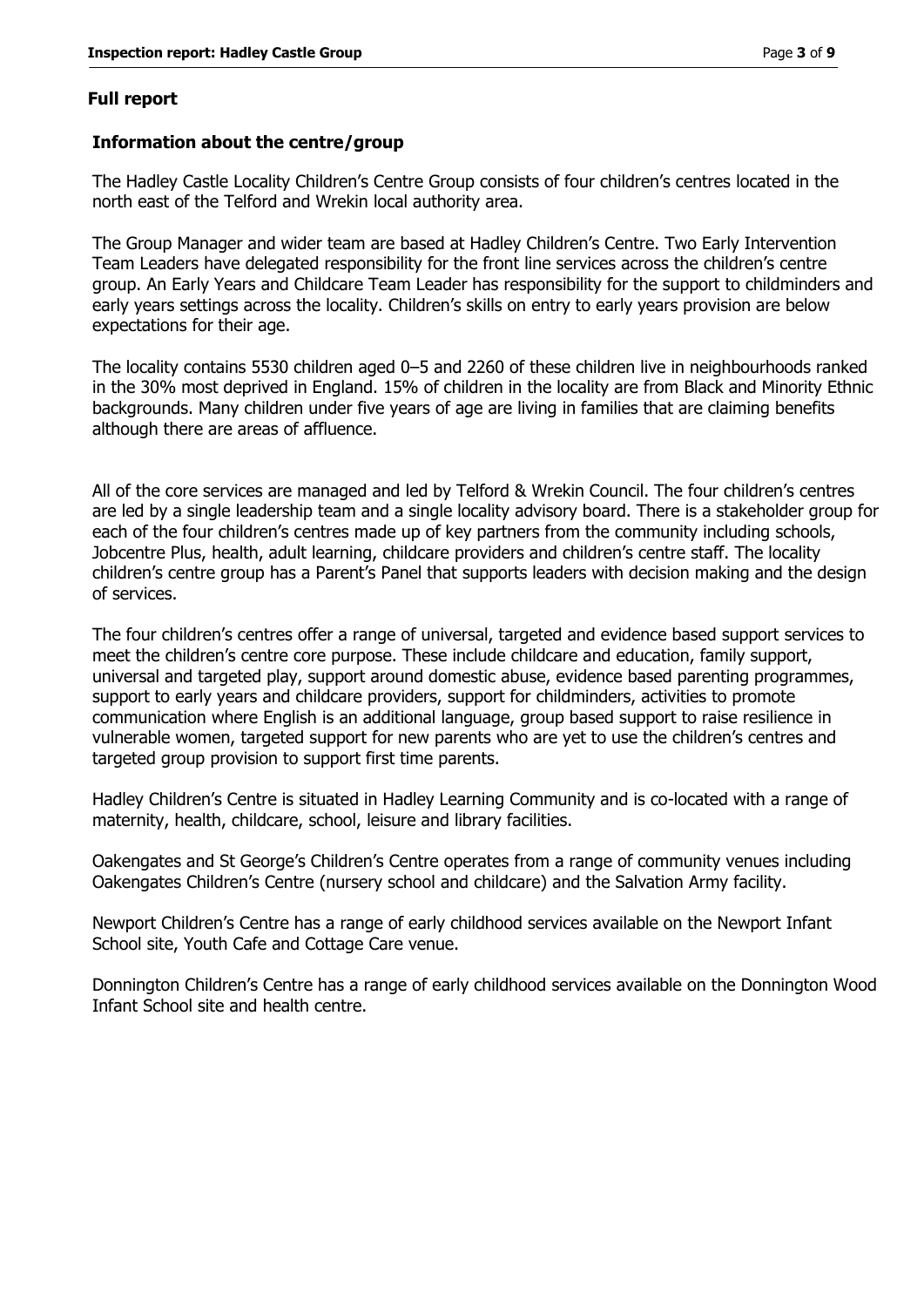#### **What does the group need to do to improve further?**

- **IMPROVE** Improve access to the centre by developing a robust strategy, in conjunction with partners, to improve further the participation of all target groups, particularly those from the 30% most disadvantaged areas, teenage parents and those suffering from drugs and alcohol abuse.
- Put in place with partners workable systems to collect accurate information by tracking the progress of children and adults from their starting points by measuring impact, to include the difference that is made over time.
- Increase the number of volunteers and give them opportunity to help in the delivery of the work of the locality through volunteering activities, to help them prepare for progression, training and employment.
- Address health priorities, in particular continue to improve the numbers of mothers initiating and sustaining breastfeeding and reduce the number of mothers smoking in pregnancy and reduce obesity levels in children.
- **IMPROVE THE EXAMPLE 2015 CONCERT EXAMPLE THE EXAMPLE IN THE EXAMPLE IN THE EXAMPLE THE EXAMPLE THE EXAMPLE THE INCOLLED THE INTERETOR INCOLLED THE INCOLLED THE INCOLLED THE INCOLLED THE INCOLLED THE INCOLLED THE INCOLLED** ensure that the achievement gap is closing in all areas of the locality.

#### **Inspection judgements**

#### **Access to services by young children and families Requires improvement**

- Staff know the needs of families in the area well. Early Intervention Practitioner make great efforts to get to know their communities. Staff work with the local authority, health, education and social care partners to keep information up-to-date. Only a minority of families in the area attend the centre's although these are often the families with the greatest needs. The centre's staffing capacity to reach out to involve more families has been hindered by the local authority's reorganisation of children's centre groups in 2012 however this has now settled down.
- The network of volunteers to support the work of the locality is currently under-developed. They have identified this as an area requiring improvement and are implementing a new strategy in order to promote volunteering opportunities.
- Children and families access a range of services when they are in regular contact with the centre. Attendance is high at good quality stay-and-play sessions such as 'Playing Together' and 'Chatterbox Wednesday' which is for families who have English as a second language. Occasionally sessions are oversubscribed which means that families are turned away. Take up of appointments at Citizen's Advice Bureau, are also high and show that they are successful in supporting family's gain the benefits that they are entitled to.
- There are good arrangements in place to ensure that all children take up the free entitlement to early education. Centre staff and partners are able to identify those children aged two years who are in most need of help. As a result of this support children start school better prepared for learning. However, children's achievement at the end of the foundation stage is below expected levels.
- **Home visits managed by early intervention practitioner provide highly personalised support and** access to other services. Staff work well with families, developing trusting and constructive relationships to support improving outcomes.
- The inclusion panel works effectively with partners to support families who have children with additional needs. The successful allocation of relevant services helps to reduce inequalities.
- The centre keeps basic records of attendance and some details of work with any other agencies. It does not track all children and families' progress in the activities they take up. Information is not routinely gathered about the achievements of children and families as they move on from children's centre services, to help the centre assess its long-term effectiveness.

#### **The quality of practice and services <b>Requires improvement**

■ Centre staff plan and deliver activities for children in sessions such as 'Play Together' and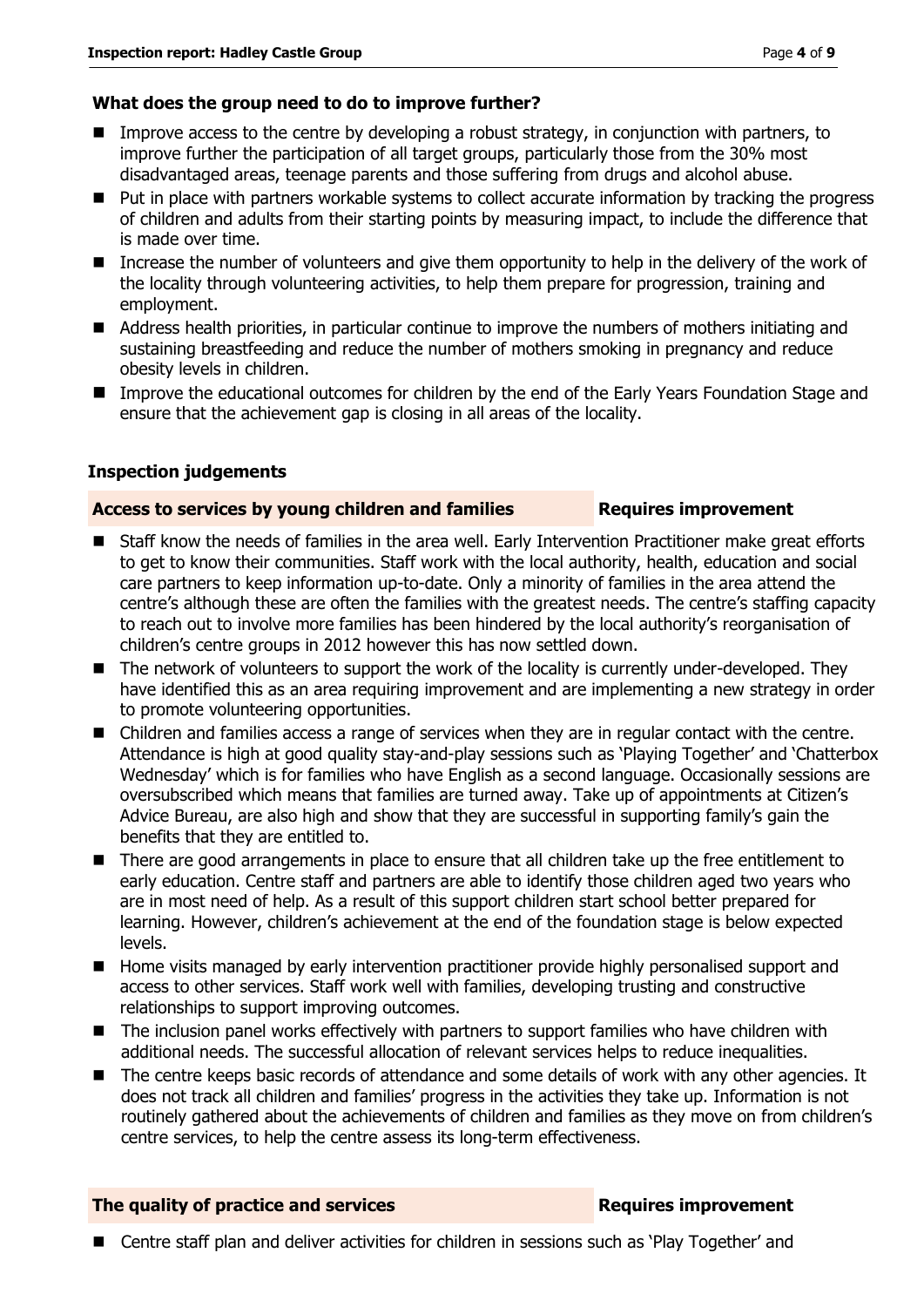'Chatterbox Wednesday' each session is evaluated and staff use this to plan the next session. Some observations take place and referrals are made as a result of this for additional services which help families' needs to be met. There is, however, little continuous observation, assessment and planning of next steps for individual children. This means that it is difficult to chart their progress from their starting points and see how they are progressing over time.

- In 2012, 59.7% of children living in the reach area achieved a good level of development at the end of the Early Years Foundation Stage, which although it is below the national level has improved over a three year period. This steadily improving picture is yet to impact on narrowing the gap between the lowest achieving 20% of children and the rest.
- The promotion of services for adults to improve their education, work opportunities and financial well-being is good. However, information to evaluate and track the impact of training and job seeking support is weak.
- **Parents comment on how the support that they have received has helped them. For example, how** to manage their children's behaviour more effectively and how to better manage their finances. One parent said, 'I think if I didn't come here I would go out of my mind at home'.
- Successful partnerships with health services ensure that there are some activities and services to promote families' health, safety and well-being such as 'HENRY' and healthy snacks during all sessions such as 'Baby Grow'. However, despite healthy eating programmes obesity levels of children at the end of Reception Year are higher than the national average.
- Midwifery services make early contact with expectant mothers including some teenage mothers and they are encouraged to register with the centre at this stage. The locality is aware that there are a number pregnant mothers who smoke whilst pregnant and levels are above the national average. Quit 51 provide a drop in at health clinics to provide smoking cessation advice and support however this has only just started so they are unaware of how successful this is.
- Breastfeeding information and support, is of good quality. This is starting to impact on the numbers of mothers initiating breast feeding, the data from the local hospitals shows that there has been an increase from 64% to 72% since August 2013 which is almost in line with the national average of 74%. However the locality is not aware of how successful they have been in supporting mothers to sustain breast feeding up to six to eight weeks.

#### **The effectiveness of leadership, governance and management**

#### **Requires improvement**

- Leaders have managed the centre's structural changes and new staff team competently. Support from the local authority is strong with the provision of data and some new recording systems and approaches to working with families. Policies and procedures, along with good management systems, contribute to the improvements being made.
- The borough has developed an effective referral system for children aged nought to 19 years known as 'Family Connect' which enables the accurate assessment and early identification of need. Where a need for a specific service is identified, the triage team ensures that families receive the correct support from the most appropriate agency to make positive changes to their lives. If the assessment is that children's centre services are required a referral is made the families needs are then considered at the fortnightly allocations meeting where needs are matched to specialist services and individual support given if there are concerns that any child or family is at risk of harm.
- The needs of children are appropriately met with trained staff using the Common Assessment Framework effectively. Regular support and supervision meetings and the establishment of a more reflective process ensure that staff are well supported and consistently work at a high level of professionalism. The successful implementation of the safeguarding policies and procedures contribute to the local authority's early help agenda, the role of the early intervention practitioner is understood by other professionals which ensures that resources are used effectively because they are allocated to meet the needs of the most vulnerable families.
- Early intervention practitioner now work as a coordinated team across the locality with requests for support being referred to one central children's centre team known as the 'Allocation Partnership' which then allocates staffing according to need. Improvements are beginning to be seen through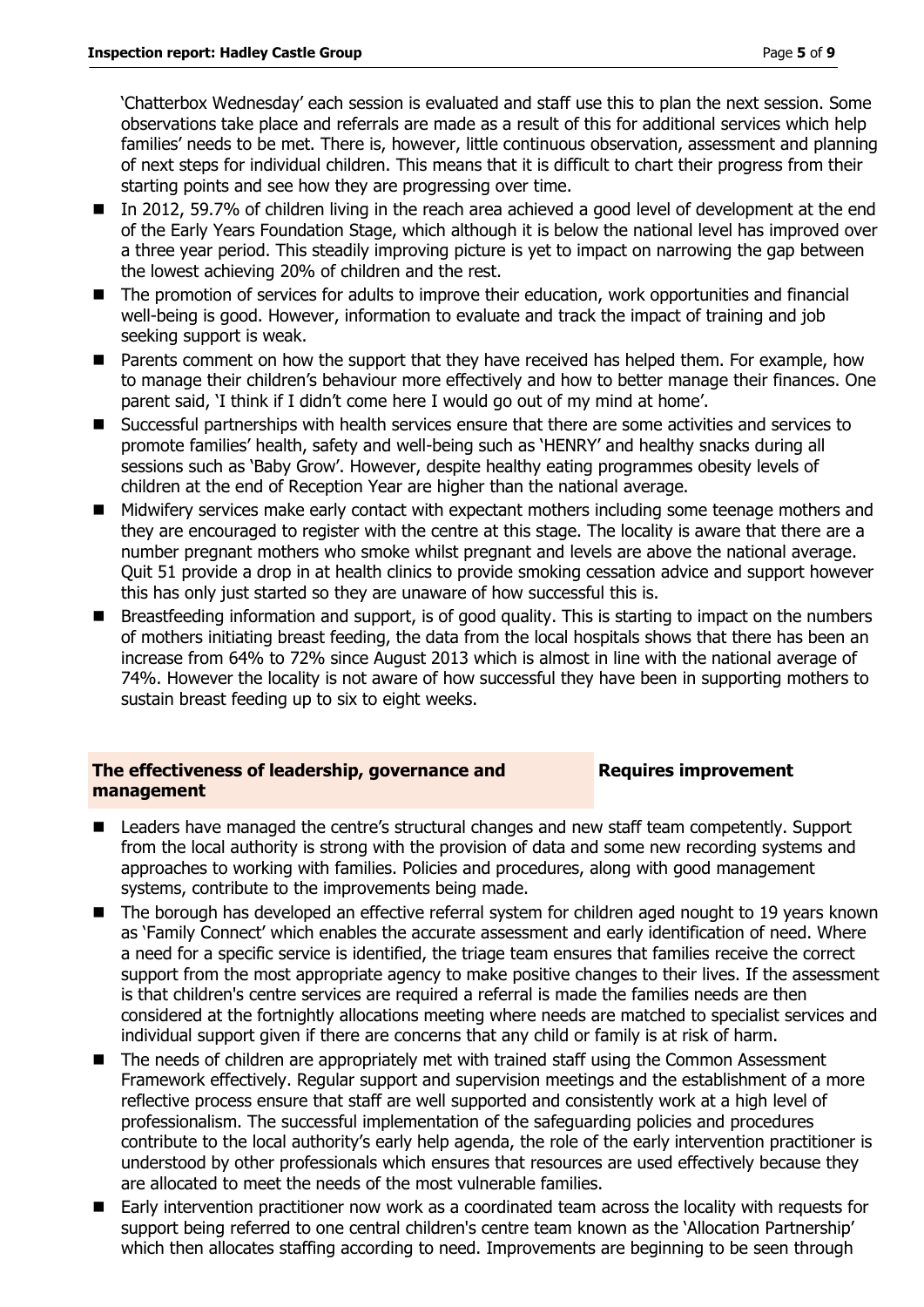the use of a beginning and end assessment. It shows that there has been a significant improvement following targeted interventions for those who most need help. These impact measures are not consistently used across all of the locality's services.

- A new 'Locality Advisory Board' is being established under strong leadership to better reflect the new structure. Systems are in place that provide information on which families do, or do not, access early childhood services. It is too early for any evidence of trends in improvement to be identified to show the reduction in inequalities. The board currently do not have a parent representative but do have good links to the strong and well attended 'Parent Panel'.
- Parents using locality services feel they are listened to and well supported by sensitive staff who are described as 'always having time'. Parents feel that their views are listened to and acted on via processes such as 'You said, we did' and the 'Parent's Panel' where their views are passed to the 'Stake Holder Meeting' which allows all partners to have a clear understanding of what parents views are.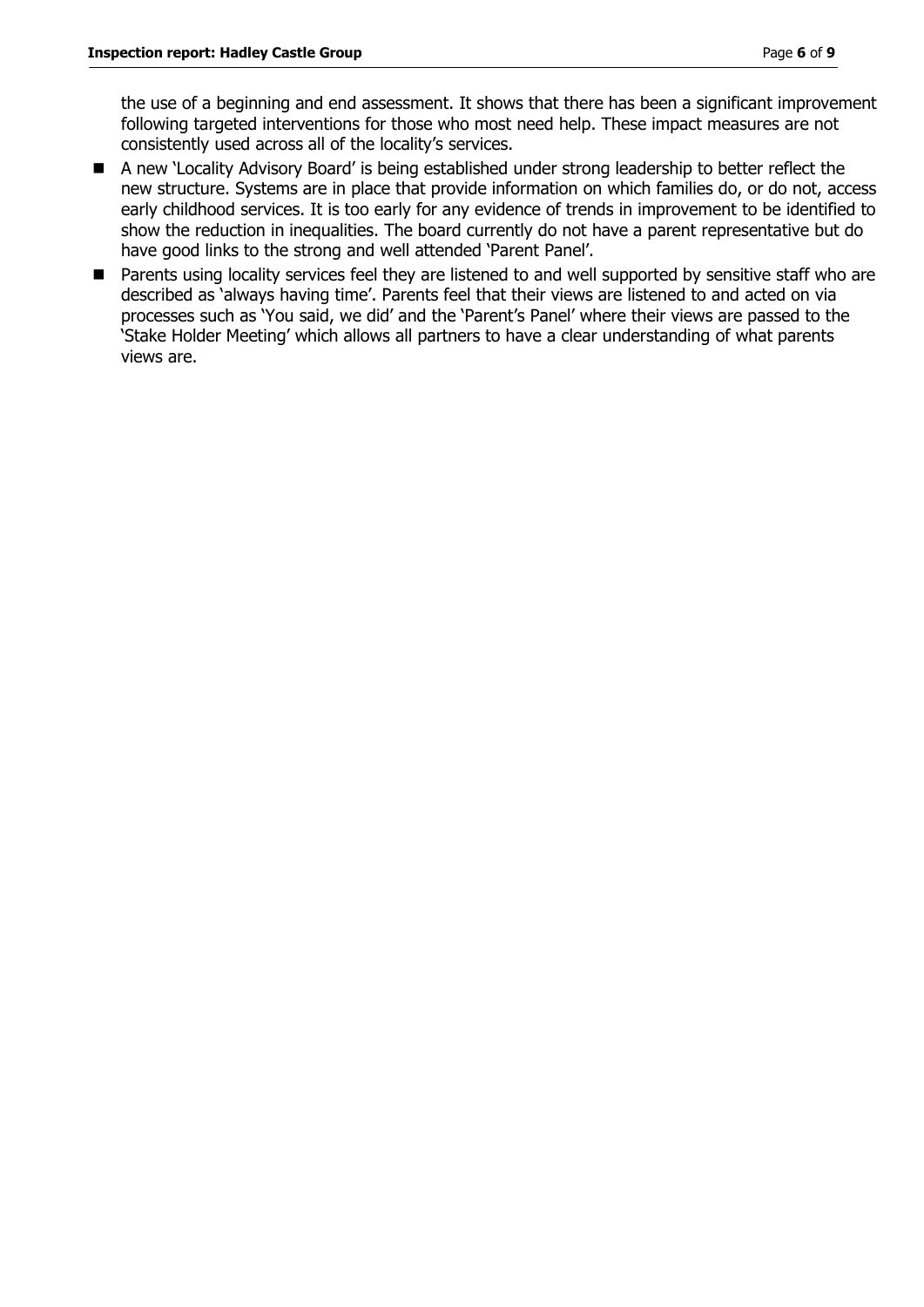## **What inspection judgements mean**

| <b>Grade</b> | <b>Judgement</b>        | <b>Description</b>                                                                                                                                                                                   |
|--------------|-------------------------|------------------------------------------------------------------------------------------------------------------------------------------------------------------------------------------------------|
| Grade 1      | Outstanding             | Practice consistently reflects the highest aspirations for children and<br>their families and as a result inequalities are reducing rapidly and gaps<br>are closing.                                 |
| Grade 2      | Good                    | Practice enables most children and their families to access good quality<br>services that improve children's wellbeing and achieve the stated<br>outcomes for families.                              |
| Grade 3      | Requires<br>improvement | Performance is not as good as it might reasonably be expected to be in<br>one or more key areas.                                                                                                     |
| Grade 4      | Inadequate              | The needs of children and families in its area are not being met and/or<br>the leaders and managers are not providing sufficient challenge to bring<br>about improvement to the quality of services. |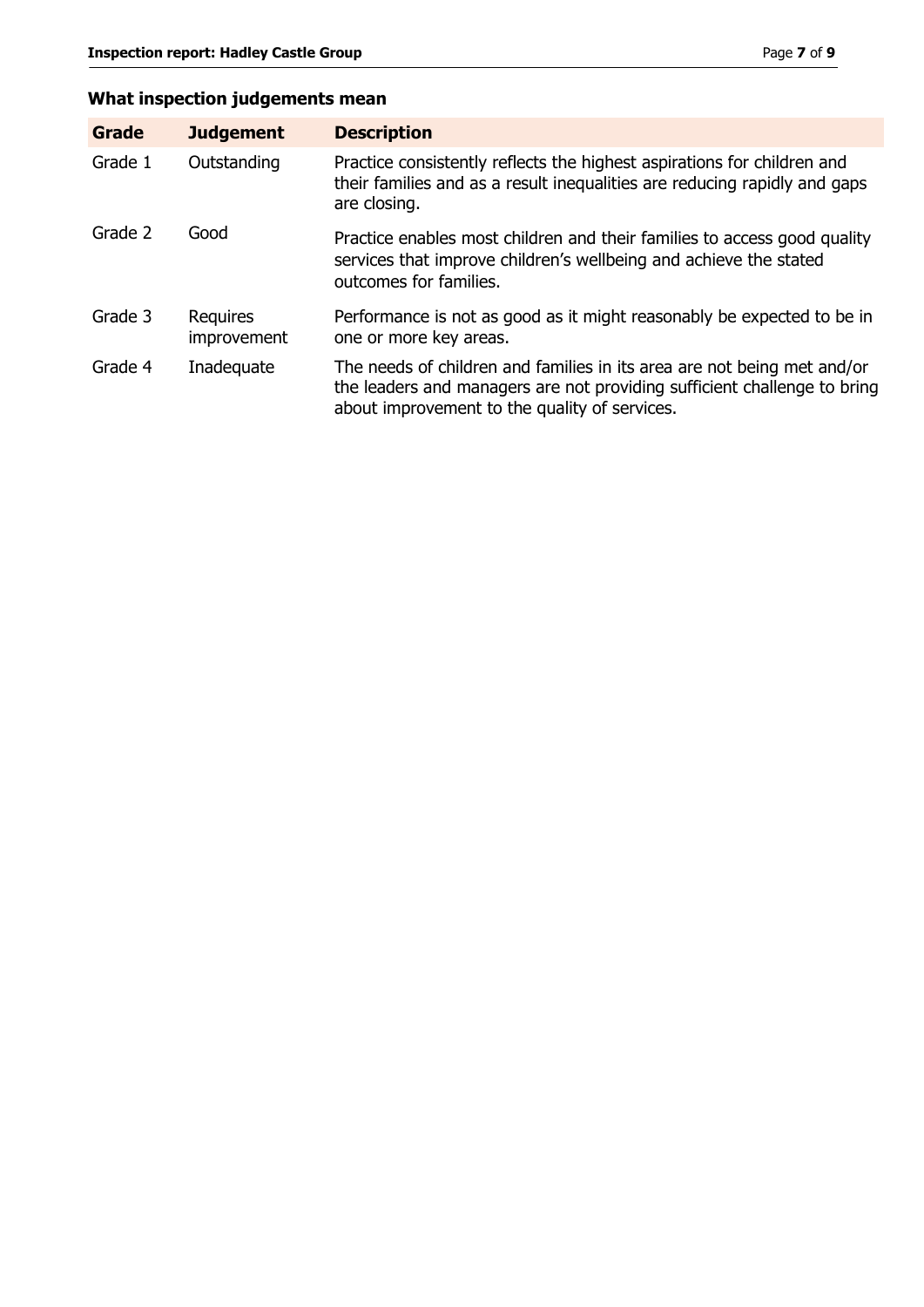#### **Select details**

| Unique reference number  | 80241               |
|--------------------------|---------------------|
| <b>Local authority</b>   | Telford & Wrekin    |
| <b>Inspection number</b> | 424858              |
| <b>Managed by</b>        | The local authority |
|                          |                     |

**Approximate number of children under**  5530 **five in the reach area**

| <b>Centre leader</b>        | Scott Jones                         |
|-----------------------------|-------------------------------------|
| Date of previous inspection | Not previously inspected as a group |
| <b>Telephone number</b>     | 01952 388077                        |
| <b>Email address</b>        | scott.jones@telford.gov.uk          |

## **This group consists of the following children's centres:**

- **URN: 21338 Hadley PFI Children's Centre**
- **URN: 20968 Donnington Children's Centre**
- **URN: 22127 Newport Primary School & Children's Centre**
- **URN: 22224 Oakengates Children's Centre**